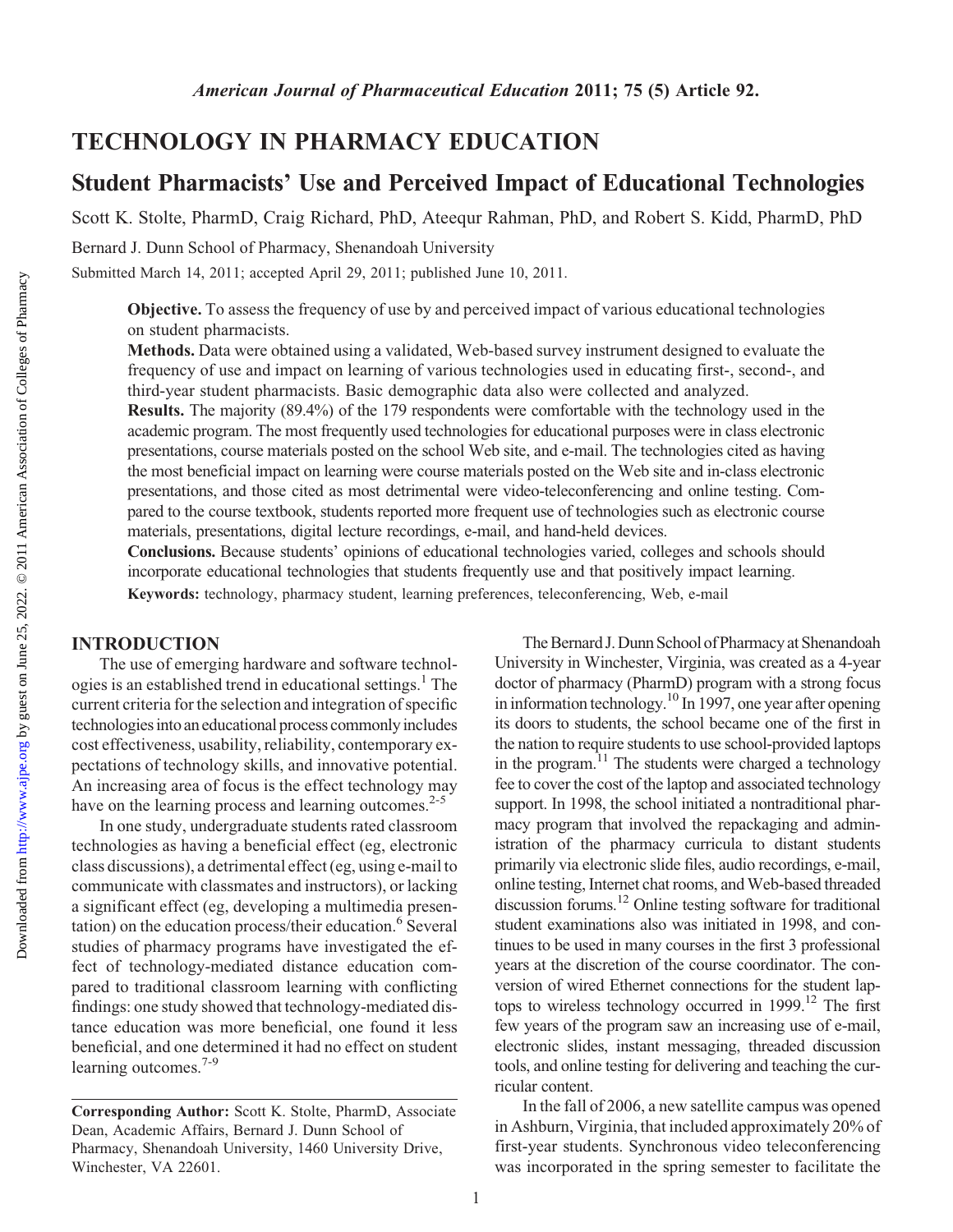delivery of content between the Winchester campus and the new satellite campus. As of 2010-2011, first-year students in Ashburn received about 65% of their lectures via video teleconferencing , while the remainder of first-year students at the Winchester campus received about 20% of their lectures via video teleconferencing.

In 2009, Shenandoah University began providing an Apple Macbook Pro laptop (Apple Inc., Cupertino, CA) and an Apple iPhone or Apple iPod Touch to all incoming students as part of a new Apple platform-based initiative. Several other technologies were specifically introduced into the pharmacy program in 2009. These new technologies enabled the recording and online posting of audio and video files of most lectures, as well as the incorporation of an electronic student/audience response system. Most lecture-based courses in the PharmD curriculum use online course material, in-class electronic presentations, digital audio or video recordings of lectures, and e-mail.

Creating appropriate instruments and methodologies to assess specific technologies and deciding which education-related outcomes to measure is a challenge.<sup>13-15</sup> Additionally, assessing the technologies that students perceive as beneficial or detrimental to their learning may help highlight potential problem areas.<sup>15</sup> Students' technology preferences may be the next highly important variable in the selection criteria for instructional technologies. Our aim was to assess students' use and perceptions of several specific technologies used in our pharmacy program.

#### METHODS

A survey was conducted in spring 2010 of all first-, second-, and third-year (P1, P2, and P3) student pharmacists at Shenandoah University. The survey instrument was drafted by the authors and subsequently revised after pilot testing on 10 students. The ambiguity of the survey instrument was assessed for flow and format of the instructions and also for the respondents' comprehension of the words used in the questionnaire. An a priori level of 80% or greater consensus among the respondents was set and accepted. The reading comprehension difficulty of the questionnaire was measured using the Flesch reading score and the Flesch-Kincaid grade level.<sup>16</sup> An a priori grade level of 12 or less was set due to the various technology names used in the survey instrument. The Flesch reading ease score was 42.9, which equates to a grade 11 Flesch-Kincaid reading level. The Flesch reading ease score is based on a range of 0-100, with lower values for harder text and higher values for easier text. The Flesch-Kincaid Grade Level Formula translates the 0-100 score to a US grade level, making it easier to judge the readability level of various books and texts. The Likerttype scale used for responses was tested for reliability

using Cronbach's coefficient alpha and determined to be 0.96.<sup>17</sup> Most educational tests have a reliability of 0.40 to  $0.95.^{18}$ 

The survey instrument was created via SurveyMonkey (Portland, OR). Students were sent an e-mail containing a link to the survey instrument. Although the survey was completed online, this was done in the classroom. The survey instrument stated that all responses would remain confidential and that completion of the survey instrument indicated consent for their responses to be included in the study. The survey contained 9 multiplechoice questions and 3 open-ended questions. The students were surveyed about their comfort level with frequency of use of, preferences for, and perceived utility of specific technologies associated with their academic program. Demographic factors including gender, age range, and undergraduate degree status also were collected. The open-ended questions were categorized and coded based on the 11 educational technologies identified in the survey instrument.

A cross-tabulation analysis of the impact and frequency of use of the technology indicated that some response choices were either infrequently chosen or not chosen at all. Therefore, bivariate variables were created by combining the ratings ''very beneficial,'' ''beneficial,'' and ''indifferent'' as beneficial; and ''detrimental'' and ''very detrimental'' as detrimental. Similarly, the frequencies of use of various technologies were combined: "more than 10 times per week," "6-10 times per week," and ''3-5 times per week'' as frequent, and ''1-2 times per week'' and ''less than 1 time per week'' as infrequent.

The completed survey instruments were coded and analyzed using the SPSS, version 16. (IBM SPSS, Chicago, IL) A series of descriptive analyses were performed on the demographic variables. Chi-square tests were used to test the research hypotheses. A 0.05 probability level was considered significant for all analyses. The study was reviewed and approved by the Shenandoah University Institutional Review Board.

#### RESULTS

The survey instrument was sent to 228 P1, P2, and P3 student pharmacists and 179 completed it for a response rate of 78.5%. The percentages of respondents who had an undergraduate degree, were female, and were below the age of 25 years were consistent with those percentages for the overall student population (Table 1). The number of respondents also were fairly evenly split among professional years.

Overall, 89.4% of the respondents were comfortable or very comfortable with technology. Male students were more comfortable with technology than female students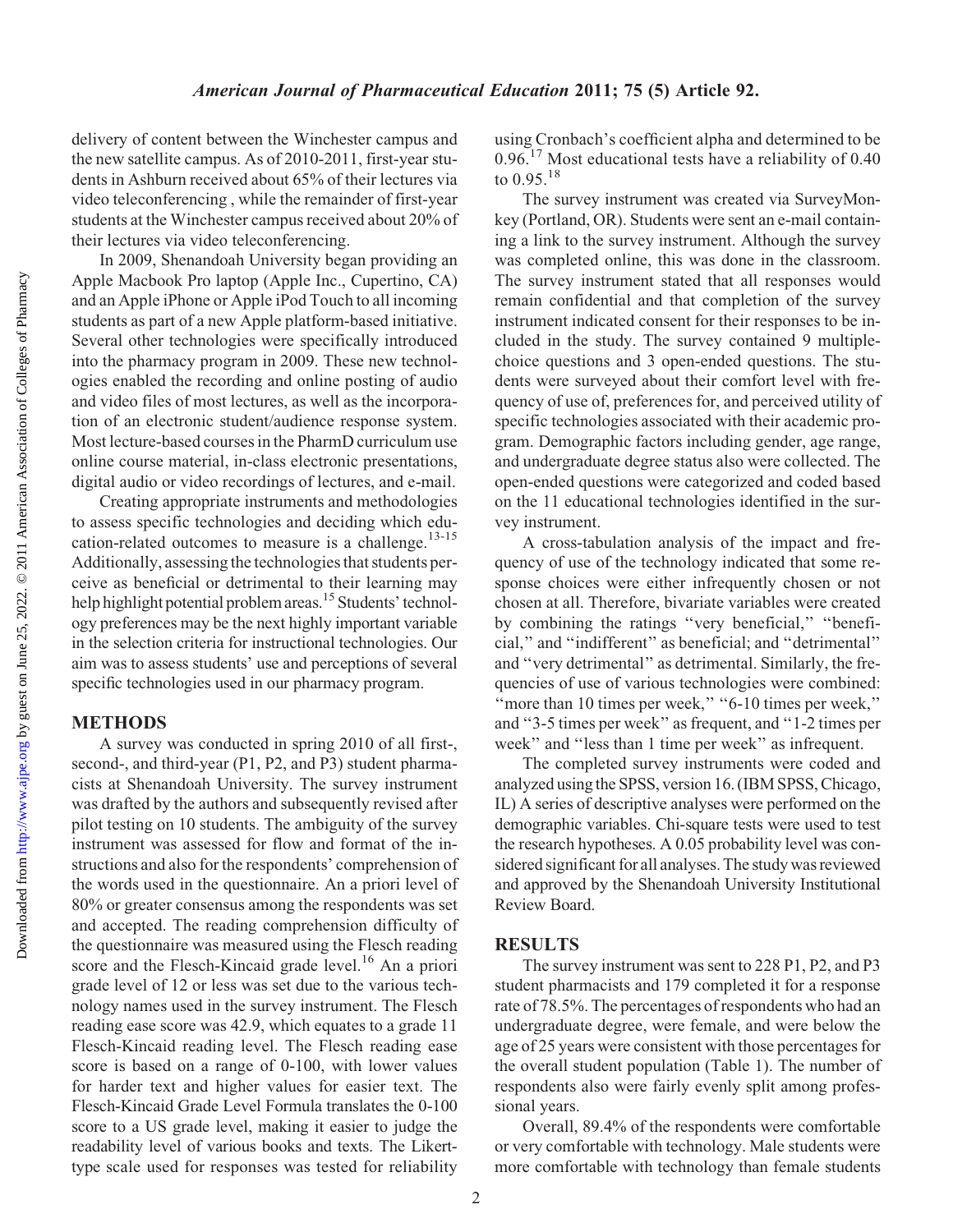Table 1. Demographics of Pharmacy Students Completing a Survey Instrument on Use and Value of Educational Technologies

| <b>Variable</b>             | <b>Survey Respondents,</b><br>No. $(\% )$ |  |  |  |
|-----------------------------|-------------------------------------------|--|--|--|
| Female                      | 98 (54.7)                                 |  |  |  |
| Earned undergraduate degree | 137 (76.5)                                |  |  |  |
| Age range                   |                                           |  |  |  |
| Less than 25 years old      | 88 (49.2)                                 |  |  |  |
| 25 to 30 years old          | 80 (44.7)                                 |  |  |  |
| More than 30 years old      | 11(6.1)                                   |  |  |  |
| Professional Year           |                                           |  |  |  |
| P <sub>1</sub>              | 63 (35.2)                                 |  |  |  |
| P <sub>2</sub>              | 54 (30.2)                                 |  |  |  |
| P3                          | 62(34.6)                                  |  |  |  |

 $(p < 0.001)$ . There was no significant difference in comfort level with technology between students less than 25 years old and older students ( $p = 0.326$ ), among professional years ( $p = 0.456$ ), and with or without an undergraduate degree ( $p = 0.175$ ). Students most frequently accessed online course materials (eg, schedule, syllabi, presentation files, lecture recording, and homework assignments) from a classroom or from off-campus housing. School computer laboratories, the school library, on-campus housing, workplace, and commercial establishments were rarely the settings where students accessed online course material.

The most frequently used technologies for educational purposes were in-class electronic presentations, course materials posted on the school Web site, and e-mail (Table 2). There were no significant differences in use by gender, age, or attainment of an undergraduate degree. However, there were several differences among professional years. Use of handheld devices was significantly higher among P1s compared to both P2s and P3s  $(p < 0.001)$ , as was use of video-teleconferencing ( $p <$ 0.001). Compared to P1s and P3s, P2s used threaded discussions more frequently ( $p = 0.009$ ), used e-mail for educational purposes less frequently ( $p = 0.006$ ), and used online testing less frequently ( $p = 0.017$ ). The use of student/audience response systems was more frequently used by P2s and P3s compared to P1s ( $p <$ 0.001). P3s more frequently: accessed course materials from the school Web site compared to P1s and P2s ( $p =$ 0.036), used in-class electronic presentations ( $p = 0.005$ ), and viewed digital video files ( $p < 0.001$ ). Students' reported use of textbooks declined as they advanced through the program ( $p = 0.009$ ).

Students responded that course materials posted on the school Web site, in-class electronic presentations, and e-mail had the most beneficial impact on their learning (Table 3). There were no significant differences in the impact the different technologies had on learning based on gender. However, the availability of digital video files ( $p = 0.035$ ) and student/audience response systems ( $p = 0.004$ ) had a more beneficial impact on learning among students older than 25 years than on younger students. Students with an undergraduate degree were more likely to report that threaded discussions had a positive impact on their learning compared to those

| Table 2. Rank Ordered Frequencies of Use of Different Technologies and Resources for Educational Purposes |  |  |  |
|-----------------------------------------------------------------------------------------------------------|--|--|--|

|                                      |                   | More than<br>10 times per<br>week $N(\%)$ | 6-10 times          | 3-5 times | 1-2 times<br>per week<br>$N(\%)$ | Less than<br>1 time per<br>week $N(\%)$ |
|--------------------------------------|-------------------|-------------------------------------------|---------------------|-----------|----------------------------------|-----------------------------------------|
| <b>Technology or Resource</b>        | Mean              |                                           | per week<br>$N(\%)$ | per week  |                                  |                                         |
|                                      | (SD) <sup>a</sup> |                                           |                     | $N(\%)$   |                                  |                                         |
| In-class electronic<br>presentations | 4.48(0.88)        | 117(66.9)                                 | 35(20.0)            | 16(9.1)   | 4(2.3)                           | 3(1.7)                                  |
| Course material posted<br>on website | 4.33(0.91)        | 101(57.4)                                 | 41(23.3)            | 26(14.8)  | 7(4.0)                           | 1(0.6)                                  |
| Email                                | 4.09(1.11)        | 88 (51.2)                                 | 31(18.0)            | 38(22.1)  | 10(5.8)                          | 5(2.9)                                  |
| Digital audio files                  | 2.92(1.37)        | 32(18.2)                                  | 30(17.0)            | 37(21.0)  | 46(26.1)                         | 31(17.6)                                |
| Digital video files                  | 2.18(1.32)        | 19(10.9)                                  | 10(5.7)             | 25(14.4)  | 50(28.7)                         | 70(40.2)                                |
| Video-teleconferencing<br>in class   | 2.15(1.43)        | 19(10.8)                                  | 18(10.2)            | 27(15.3)  | 18(10.2)                         | 94 (53.4)                               |
| Online testing                       | 2.13(0.86)        | 6(3.4)                                    | 5(2.8)              | 26(14.8)  | 108(61.4)                        | 31(7.6)                                 |
| Handheld device                      | 1.86(1.25)        | 13(7.4)                                   | 11(6.3)             | 15(8.6)   | 36(20.6)                         | 100(57.1)                               |
| Course textbook                      | 1.82(1.08)        | 6(3.4)                                    | 11(6.3)             | 20(11.4)  | 47(26.9)                         | 91 (52.0)                               |
| Audience response systems            | 1.73(0.93)        | 4(2.3)                                    | 4(2.3)              | 21(12.1)  | 57 (32.8)                        | 88 (50.6)                               |
| Instant messaging tools              | 1.71(1.34)        | 19(10.9)                                  | 5(2.9)              | 10(5.7)   | 14(8.0)                          | 127(72.6)                               |
| Threaded discussion tools            | 1.27(0.61)        | 1(0.6)                                    | $\theta$            | 9(5.1)    | 25(14.2)                         | 141(80.1)                               |

<sup>a</sup> based on a 5-point Likert scale anchored at  $5 =$  more than 10 times per week and  $1 =$  less than 1 time per week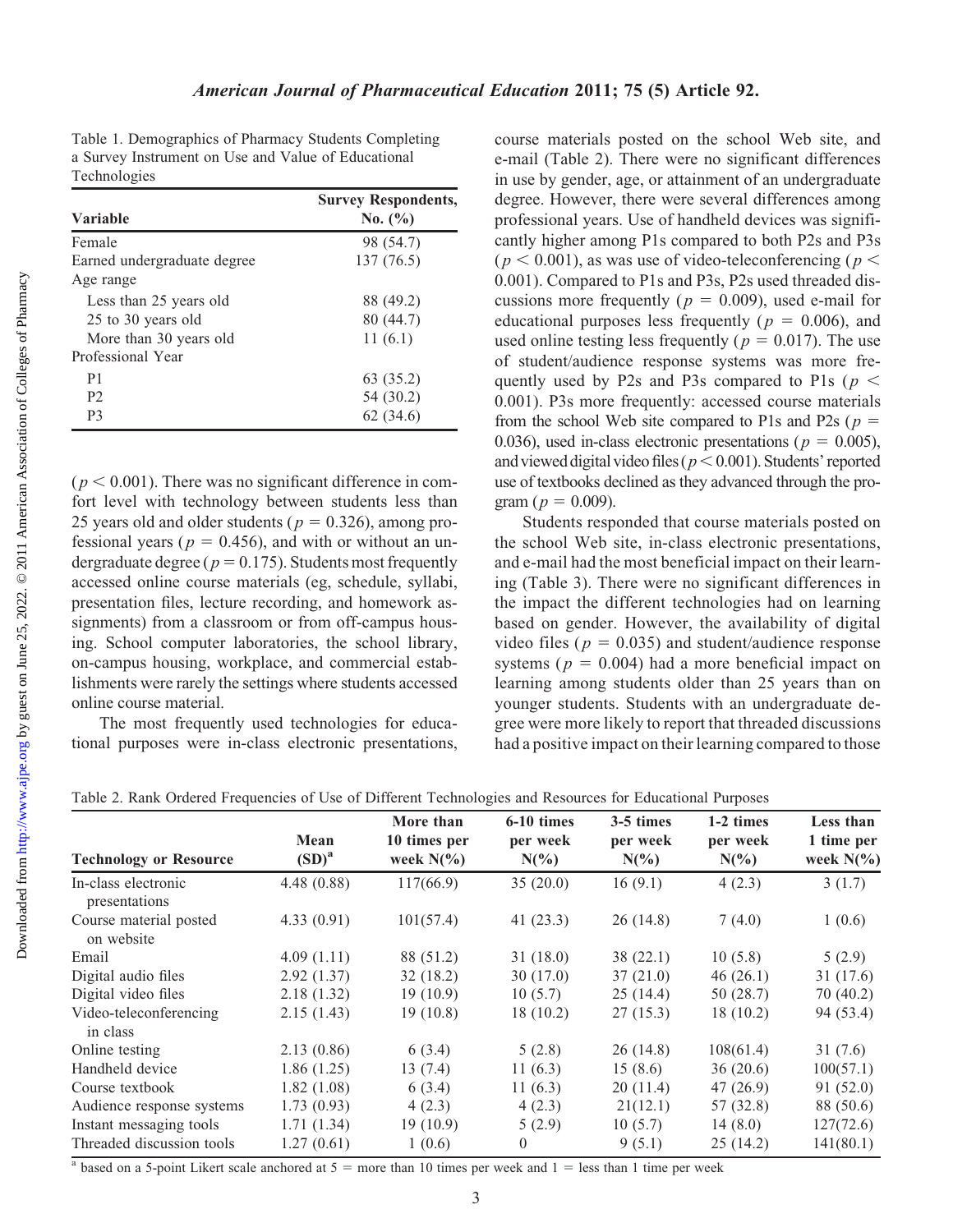<http://www.ajpe.org>

Downloaded from

| American Journal of Pharmaceutical Education 2011; 75 (5) Article 92. |  |  |  |  |
|-----------------------------------------------------------------------|--|--|--|--|
|-----------------------------------------------------------------------|--|--|--|--|

|                                       |                  | <b>Very</b>               |                           |                            |                            | <b>Very</b><br><b>Detrimental</b><br>N(%) |
|---------------------------------------|------------------|---------------------------|---------------------------|----------------------------|----------------------------|-------------------------------------------|
| <b>Technology or Resource</b>         | Mean<br>$(SD)^a$ | <b>Beneficial</b><br>N(%) | <b>Beneficial</b><br>N(%) | <b>Indifferent</b><br>N(%) | <b>Detrimental</b><br>N(%) |                                           |
| Course material posted<br>on Web site | 4.8 $(0.5)$      | 140 $(79.1\%)$            | 33(18.6)                  | 2(1.1)                     | 2(1.1)                     | $\theta$                                  |
| In-class electronic<br>presentations  | 4.7(0.6)         | 134(75.7)                 | 33(18.6)                  | 8(4.5)                     | 2(1.1)                     | $\overline{0}$                            |
| Email                                 | 4.5(0.7)         | 108(61.0)                 | 58 (32.8)                 | 7(4.0)                     | 4(2.3)                     | $\theta$                                  |
| Digital audio files                   | 4.2(0.8)         | 80 (45.2)                 | 49 (27.7)                 | 37(20.9)                   | 2(1.1)                     | $\theta$                                  |
| Online testing                        | 4.0(1.0)         | 65 (36.7)                 | 69(39.0)                  | 29(16.4)                   | 9(5.1)                     | 4(2.3)                                    |
| Digital video files                   | 4.0(0.9)         | 60 (33.9)                 | 44 (24.9)                 | 52 $(29.4)$                | 2(1.1)                     | 1(0.6)                                    |
| Handheld device                       | 3.6(0.8)         | 19(10.7)                  | 53 (29.9)                 | 63 (35.6)                  | 2(1.1)                     | 1(0.6)                                    |
| Course textbook                       | 3.5(0.8)         | 14(7.9)                   | 53 (29.9)                 | 76 (42.9)                  | 3(1.7)                     | 3(1.7)                                    |
| Instant messaging tools               | 3.4(0.7)         | 13(7.3)                   | 29(16.4)                  | 77(43.5)                   | 4(2.3)                     | $\theta$                                  |
| Video-teleconferencing<br>in class    | 3.3(0.9)         | 21(11.9)                  | 28 (15.8)                 | 75 (42.4)                  | 16(9.0)                    | 3(1.7)                                    |
| Audience response systems             | 3.3(0.8)         | 14(8.0)                   | 41(23.3)                  | 87 (49.4)                  | 9(5.1)                     | 4(2.3)                                    |
| Threaded discussion tools             | 3.1(0.6)         | 6(3.4)                    | 14(8.0)                   | 102(58.3)                  | 8(4.6)                     | $\mathbf{0}$                              |

Table 3. Rank Ordered Perceived Impact of Different Technologies and Resources on Learning

<sup>a</sup> based on a 5 point Likert scale anchored at  $5 =$  very beneficial and  $1 =$  very detrimental.

without an undergraduate degree ( $p = 0.048$ ). However, students without an undergraduate degree felt the availability of digital audio files ( $p = 0.006$ ), digital video files ( $p = 0.012$ ), and a student/audience response system ( $p = 0.002$ ) had a more positive impact on their learning. Significantly more P1 students than P2 or P3 students reported that handheld devices were beneficial  $(p < 0.001)$ . The more advanced the students were in the program (P2 and P3), the less beneficial they perceived the impact of instant messaging on learning to be ( $p =$ 0.032). Although only a small number of all students indicated that video teleconferencing was detrimental, significantly more P1 students than P2 or P3 students gave this response ( $p < 0.001$ ). The availability of digital video files had a more positive impact as students progressed through the program ( $p = 0.016$ ). The P2 students felt student/audience response systems had a more positive impact on learning compared to P1s and P3s ( $p = 0.001$ ). The impact of textbook on learning also declined as students advanced through the program  $(p = 0.010).$ 

Approximately 50% of students indicated that a large amount of technology should be used (eg, all course content is online, computer simulations, streaming video or audio to accompany live lectures) in the classroom. Thirty-eight percent of students preferred classes that used a moderate amount of technology (eg, e-mail, PowerPoint presentations, most course content online). Less than 10% of students preferred classes that only used technology (eg, entirely online with no required face-toface interactions), classes that used a small amount of technology (eg, e-mail, and limited use of PowerPoint in class, limited course content online), or classes in which no technology was used. There were no significant differences among gender, age group, undergraduate degree, or class status pertaining to preference for the amount of technology used in the classroom.

Finally, 2 opened-ended questions queried students for the technologies that had been most beneficial and most detrimental to their learning in the past 3 months. The most beneficial technologies (cited by at least 10 students) were the availability of digital audio files (38.0%), in-class electronic presentations (30.0%), handheld device (12.0%), course materials posted on Web site (8.0%), and digital video files (6.7%). The most detrimental technologies (cited by at least 10 students) were video teleconferencing in class (27.1%), online testing (17.6%), and audience response systems (16.5%).

#### DISCUSSION

The excellent survey response rate was likely due to students being given time in class to complete the survey instrument. Almost 90% of the students who responded expressed overall comfort with technology. Since the inception of the school in 1996, use of educational technology has been emphasized. Students already comfortable with technology may choose to matriculate to the program based on that emphasis. Further evidence of this finding is observed in the comparison of technology comfort level between age, class years, and whether a student earned an undergraduate degree, because there was no significant difference in any of these comparisons.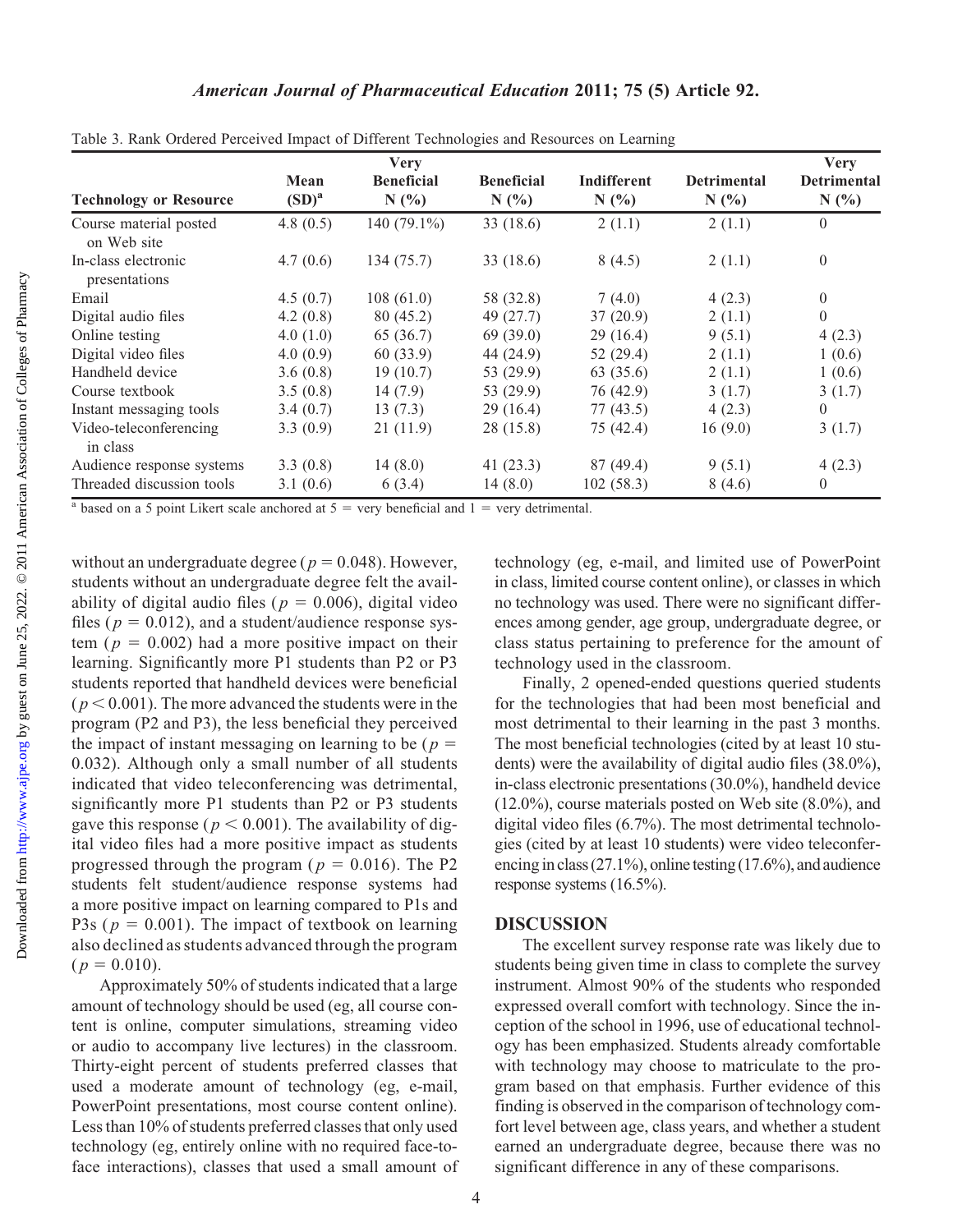#### American Journal of Pharmaceutical Education 2011; 75 (5) Article 92.

In this study, male students were more comfortable with technology overall. This finding is consistent with the findings of another study that demonstrated that men rate computer self-efficacy, perceived usefulness, perceived ease of use, and behavioral intention to use e-learning higher than do women.<sup>19</sup>

P1 students used handheld devices more frequently than P2 and P3 students. This reflects a recent change to the University's technology program that only affected the P1 class. Each P1 student was provided with a Mac-Book Pro laptop and either an iPhone or an iPod Touch. Also, P1 students indicated more frequent use of videoteleconferencing. This is an accurate reflection because only P1 classes were delivered via video-teleconferencing to and from the school's satellite campus.

Approximately 80% of the students indicated accessing course materials 6 or more times each week. Over 90% of respondents felt that the course materials posted on the Web site were beneficial or very beneficial. Course materials for most classes are posted on the school's Web site, which is the key component in our focus on educational technology. The survey responses and open comments related to online course materials revealed that most students use these often and find them beneficial. The results demonstrate that the students view having a single Web-based access point for course material as beneficial. This availability of online course materials may be responsible for the infrequent use of course textbooks that was reported by the students. However, material from the textbooks is frequently incorporated into the online course materials, resulting in indirect student use of the required course textbooks.

The students frequently used the digital video and audio files of the class meetings. Many students provided positive comments related to the availability and benefit of these files. Other studies have reported that the availability of these files may or may not result in decreased class attendance.<sup>20-22</sup> We have not formally studied the impact of these technologies on class attendance, but a notable decline in attendance has not been observed. The majority of student comments regarding the availability of video and audio files were positive as highlighted by the following quote: ''The most beneficial element has been the audio recordings on iTunes U. It is nice to be able to access a class at home to be able to get clarifications or take additional notes.'' Based on the survey responses and comments, these technologies are beneficial to augmenting students' in-class learning.

Many students feel strongly about the benefits of online testing. Over 75% of respondents felt that online testing was beneficial or very beneficial because feedback on examination items and examination scores are accessible

immediately after examination completion and submission. However, some students also feel strongly about the detriments of online testing. When a technology problem is encountered with online examinations, it leads to increased stress for students and faculty and staff members. For example, the school experienced a widespread power outage during a final examination that led to failure of our online testing system. More commonly experienced technology-related difficulties include student inability to access examinations because of hardware or software problems and problems with network connectivity. These reliability issues may explain why almost 18% of the students felt that online testing was the single most detrimental educational technology.

The technology most frequently cited as ''most detrimental to your learning'' was video-teleconferencing. This technology was used only for P1 courses and was cited by 60% of P1 students as the single most detrimental technology. While these results are likely due to various factors including technical difficulties, even when lecture transmission quality is satisfactory, students prefer inperson class activities to video-teleconferencing.

The survey responses related to student/audience response systems should be interpreted with caution. The majority of professional classes do not require attendance, although some courses do and used this system to record student attendance. Students commented that this took time out of class and that this use of the technology was not the intended purpose. This information helps to explain why some students felt that student/audience response systems were the single most detrimental educational technology. If these devices were used for their intended purpose of engaging students in course content, the results may have been different.

A limitation of our study is a lack of educational outcomes related to the technologies. Many of these technologies have been used for quite some time at the school, but there was no baseline assessment conducted prior to their implementation for comparison. Future studies will evaluate outcomes data to see whether the student perceptions in this study correlate with educational outcomes. Another limitation is that the study was conducted in a single school of pharmacy with a focus on technology. Additionally, the survey data were self-reported and may only represent a snapshot of student experiences and perceptions, which could vary over time.

Based on the findings of this study and the school's experience with the incorporation of technology for educational purposes, the following guidelines should be considered when prioritizing resources for current technology to enhance student learning. The key component or core of technology for enhancing student learning is